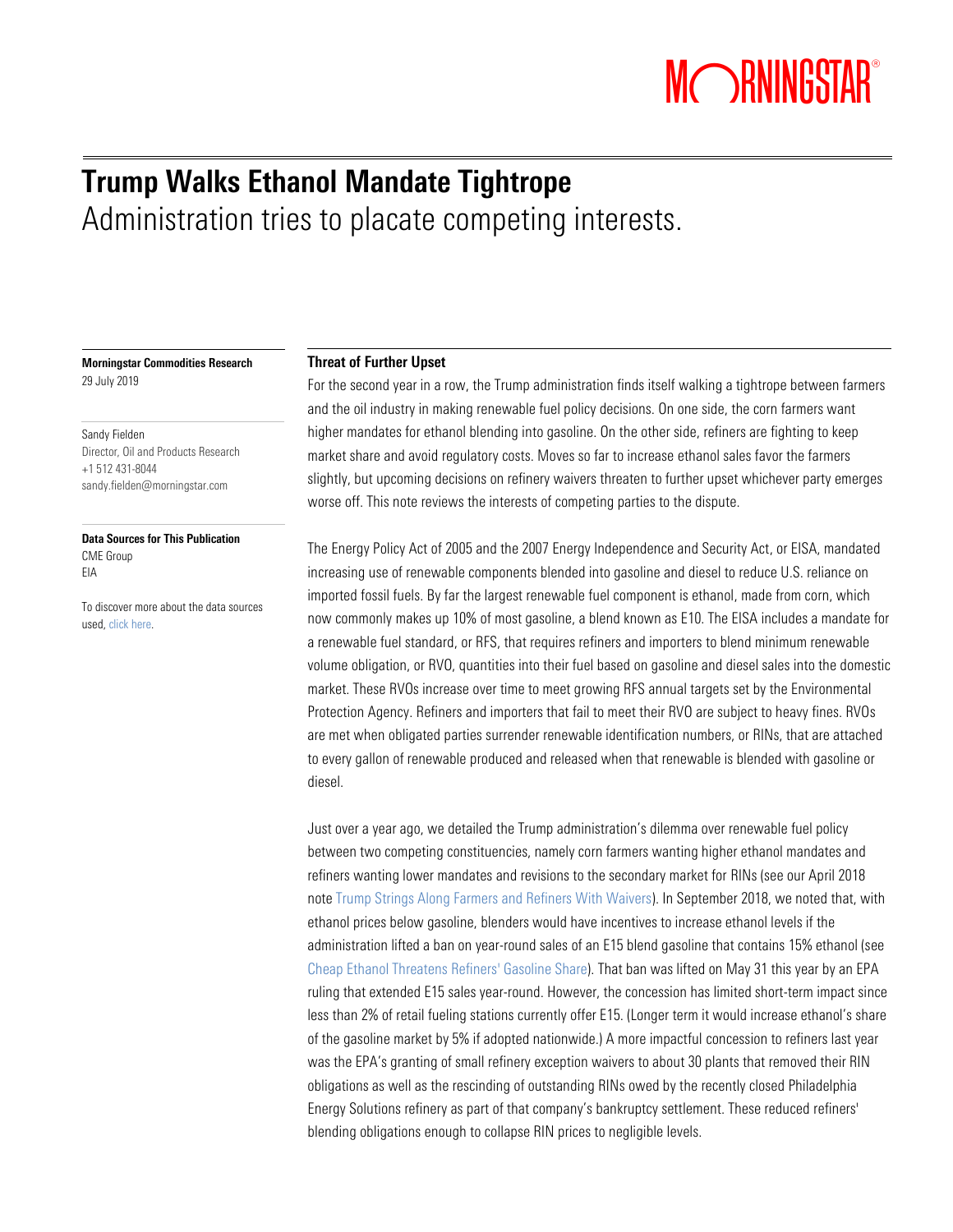But refinery waivers last year and the lifting of the E15 ban this year have placated neither farm nor oil lobbies. The owners of 38 refineries have filed applications for RFS obligation waivers again this year, but according to a July 10, 2019, Reuters article, Trump administration officials have held up an EPA decision on these waivers for fear of angering farmers who regard them as diluting the ethanol mandates. With both sides to this dispute representing natural Trump supporters, the administration is walking a tightrope trying to keep them happy.

Here's our latest roundup of the parties to this issue:

#### Corn Farmers

Higher ethanol mandates favor corn farmers because they sell about 40% of their crop to ethanol processing plants, primarily in the Midwest Farm Belt. In an agricultural business vulnerable to changing climate and recently affected by trade tariffs, ethanol mandates represent steady demand. Corn prices are higher this year than last due to deteriorating crop prospects considering wet weather and flooding in the Midwest. Prices for prompt Chicago Board of Trade corn futures were \$4.41/bushel on July 15, 2019, up 23% since May 1. Those higher prices bring more revenue per bushel but don't necessarily compensate for a smaller crop.

Promised expansions to ethanol blending mandates to replace gasoline haven't materialized—at least at the rates initially promised by RFS legislation—in part because gasoline demand has been static in recent years and also because the advent of shale has reduced U.S. dependence on imported oil. The overall EPA ethanol mandate for 2019 is unchanged from 2018 at an implied 15 billion gallons/year. According to U.S. Energy Information Administration weekly supply data, current ethanol demand for domestic gasoline blending is level with last year at a rate that equates to 14.3 billion gallons/year. That rate would increase if gasoline sales climbed or if E15 sales take off. Neither seems likely in the short term.

#### Ethanol Producers

Ethanol producers are hurting on several fronts this year. High corn prices have virtually eliminated their processing margins. They make no money distilling corn into ethanol but rely on byproduct distillers' dry grain, or DDG, for a \$0.40/gallon margin (Exhibit 1). If ethanol margins stay low, plants will cut capacity, which could weigh on corn prices.

**Exhibit 1** Corn and Ethanol Processing Margins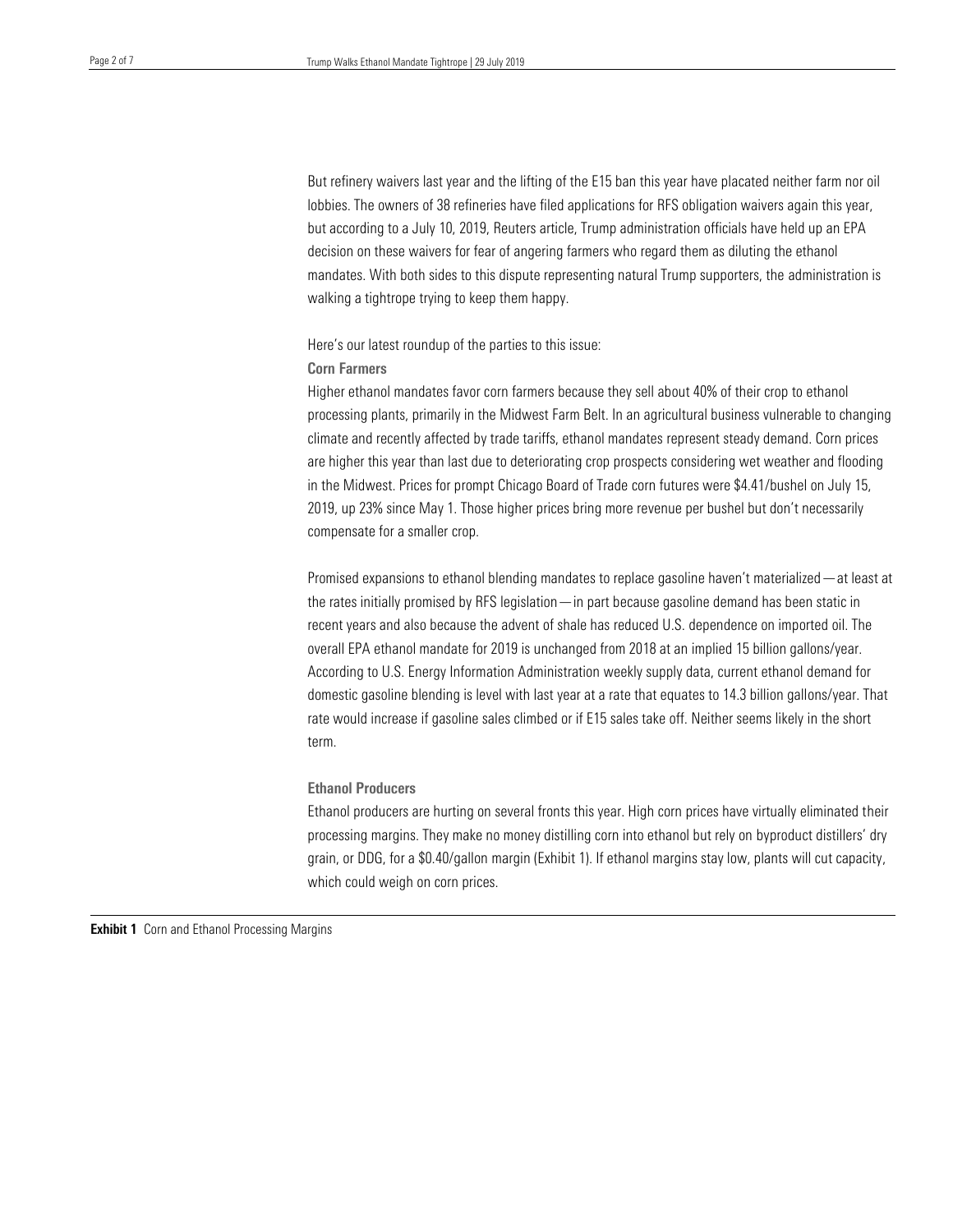

Source: CME Group ,U.S. Department of Agriculture, Morningstar Commodities.

Ethanol inventories are at record highs for July, with the EIA reporting total U.S. stocks of 23.4 million barrels for July 12, which is 18% above the seasonal average since records began in 2010 (Exhibit 2). At these levels, the market is oversupplied, and prices are under pressure. Yet ethanol plants continue to produce at or near capacity. Average weekly production between Jan. 1 and July 5, 2019, was 1.03 million barrels/day, according to the EIA, which is full operating capacity, according to June 2018 state of Nebraska plant data. Domestic ethanol demand for gasoline blending averaged considerably less at 0.93 mmb/d this year through mid-July, according to Renewable Fuels Association data. The balance of demand comes from exports that mostly go to Brazil, Canada, and Asia. Average monthly exports this year through May are 102 thousand barrels/day, which is 20% lower than the average 127 mb/d exported during the same period last year. With a volatile export market and high inventories, ethanol producers depend heavily on effective RFS mandates to stay in business.

Exhibit 2 Seasonal U.S. Ethanol Inventory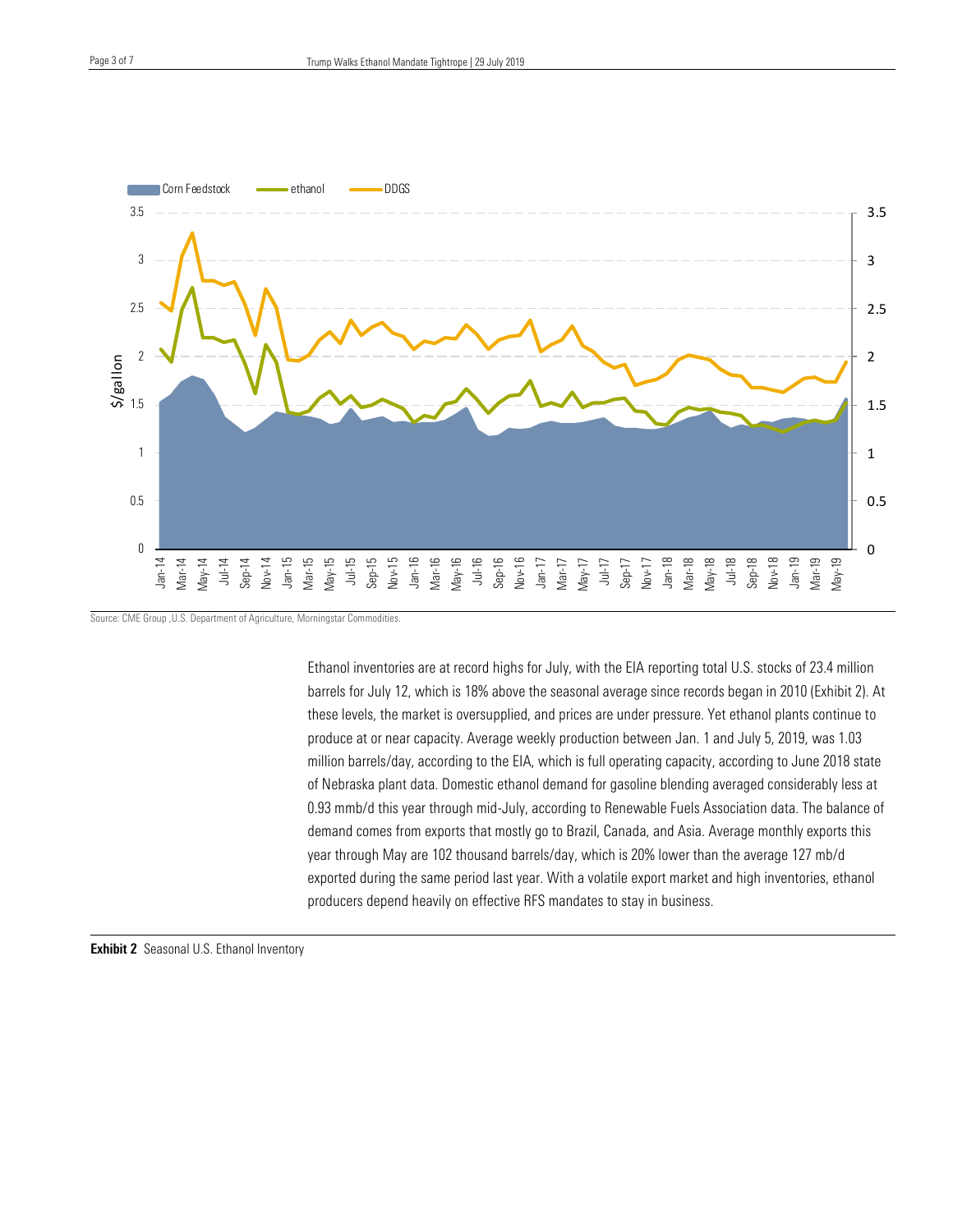

Source: EIA, Morningstar Commodities.

#### **Blenders**

Gasoline blenders make money from ethanol mandates in one of two ways: blending margins and RIN sales. Growing ethanol inventory in the wake of flat domestic demand and export headwinds has kept prices languishing well below gasoline since last summer. Exhibit 3 shows Chicago gasoline/ethanol blender margins between January 2014 and July 2019. The pretax wholesale gasoline price is the blue shaded area and the green line is the price of Chicago ethanol. When ethanol prices are lower than gasoline, blenders profit from the difference and have incentives to maximize ethanol content (up to the regulatory limit of 10% or potentially 15% for E15). Average gasoline prices in Chicago were \$0.41/gallon above ethanol between September 2018 and June 2019, creating an incentive to maximize ethanol content for the past 10 months.

**Exhibit 3** Chicago Gasoline and Ethanol Prices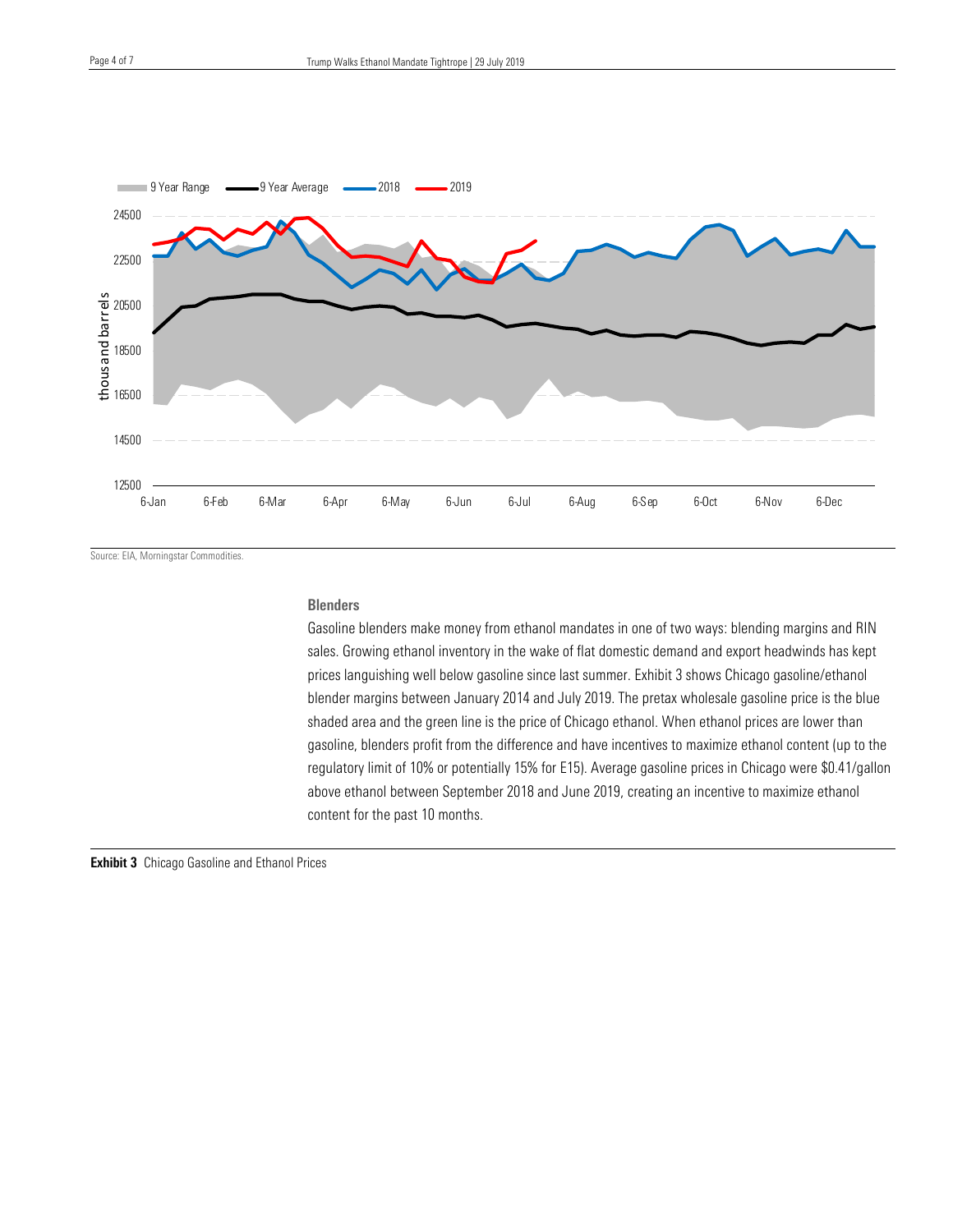

Source: CME Group, Morningstar Commodities.

Blenders also profit from the sale of RINs. The accumulation and sale of RINs is a cryptic corner of the often-baffling renewable fuel market. Under RFS rules, refiners and importers are assigned obligations to blend renewables based on fuel sales. They must surrender equivalent RINs to fulfill that requirement. Trouble is, many independent refiners don't blend gasoline and ethanol because the task is typically performed further down the distribution chain to preserve product integrity. That means gasoline blenders collect a lot of RINs that refiners then have to buy from them in secondary markets to meet their RFS obligation. If there's a shortage of RINs to meet refiner obligations, prices can increase rapidly. When that happened at the end of 2017, they reached nearly \$1/gallon, leaving refiners losing money on gasoline once they had purchased RINs. Last year's EPA refinery waivers ended the shortage and RIN prices have collapsed since to around \$0.20/gallon today. So, while blenders are currently benefiting from low ethanol prices, their RIN profits have dried up in the past year.

#### **Refiners**

Refiners lose money as ethanol mandates increase. They surrender gasoline market share every time ethanol blend mandates increase or if more gas stations sell higher-blend grades, such as E15. Also, if domestic gasoline demand is flat and ethanol mandates increase, then RINs get scarce and more expensive. The actual impact on refiners of higher mandates varies with their footprint. Some, like Valero and Flint Hills Resources, are also large ethanol producers, so they are protected from the downside. Refiners along the Gulf Coast are also less concerned since they have access to gasoline export markets that don't require ethanol blends. East Coast refiners are insulated from demand concerns because the region is short gasoline and can absorb any surplus freed up by losses to ethanol. The West Coast is a more balanced refining market, producing more or less what it needs and exporting less. Refiners there are vulnerable to growing ethanol blends. The largest impact is in the Midwest, where refineries are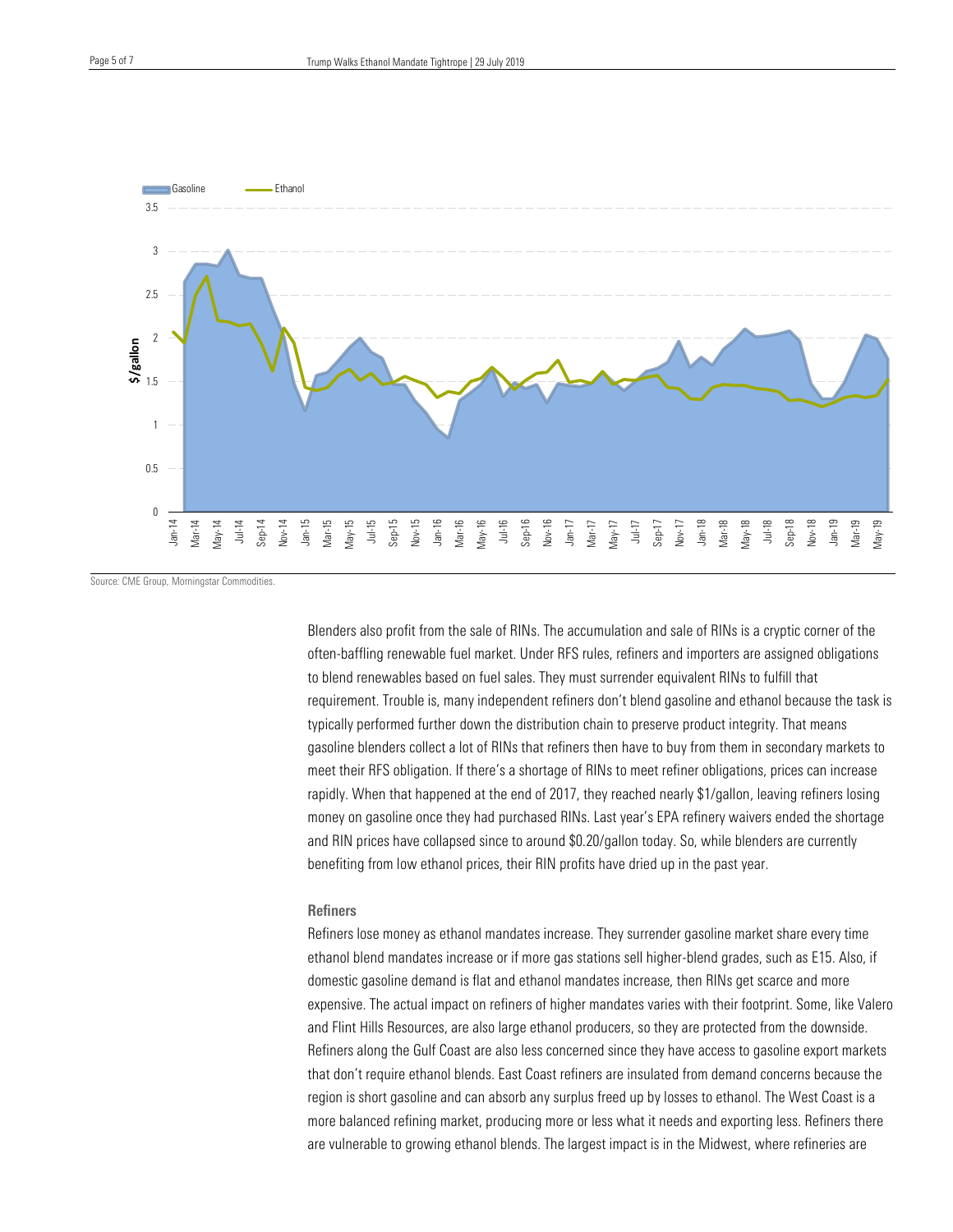landlocked and struggle to find new markets for excess product. The major ethanol producers are also in Midwest states and likely to invest more rapidly in distributing higher ethanol blends now that the E15 ban has been lifted. Generally, RIN costs have a greater impact on independent refiners that don't own blending operations, because they have to purchase RINs in secondary markets.

#### **Outcomes**

If the Trump administration limits refinery waivers this year this will anger the oil industry because the result will almost certainly be higher RIN costs. The current 15-billion-gallon ethanol target won't be met without increasing ethanol blends above 10% in gasoline, and in any case, refiners will scramble to obtain adequate RINs to meet their obligations. If waivers are approved for many refineries, the corn lobby and ethanol blenders will be up in arms about the administration undercutting the ethanol mandates. The year-round E15 rule change will be no consolation prize in the circumstances until more gas stations can sell the blend. Of the two competing lobbies, we're guessing farmers come first for electoral reasons because of their importance in the heartland. That means any refinery waivers will be limited. Expect some compromise moves to keep the lid on RIN prices to placate the oil industry. Longer term, the contest is only set to get tougher as both sides compete for a gasoline market expected to shrink longer term in the face of alternative fuels.  $M$